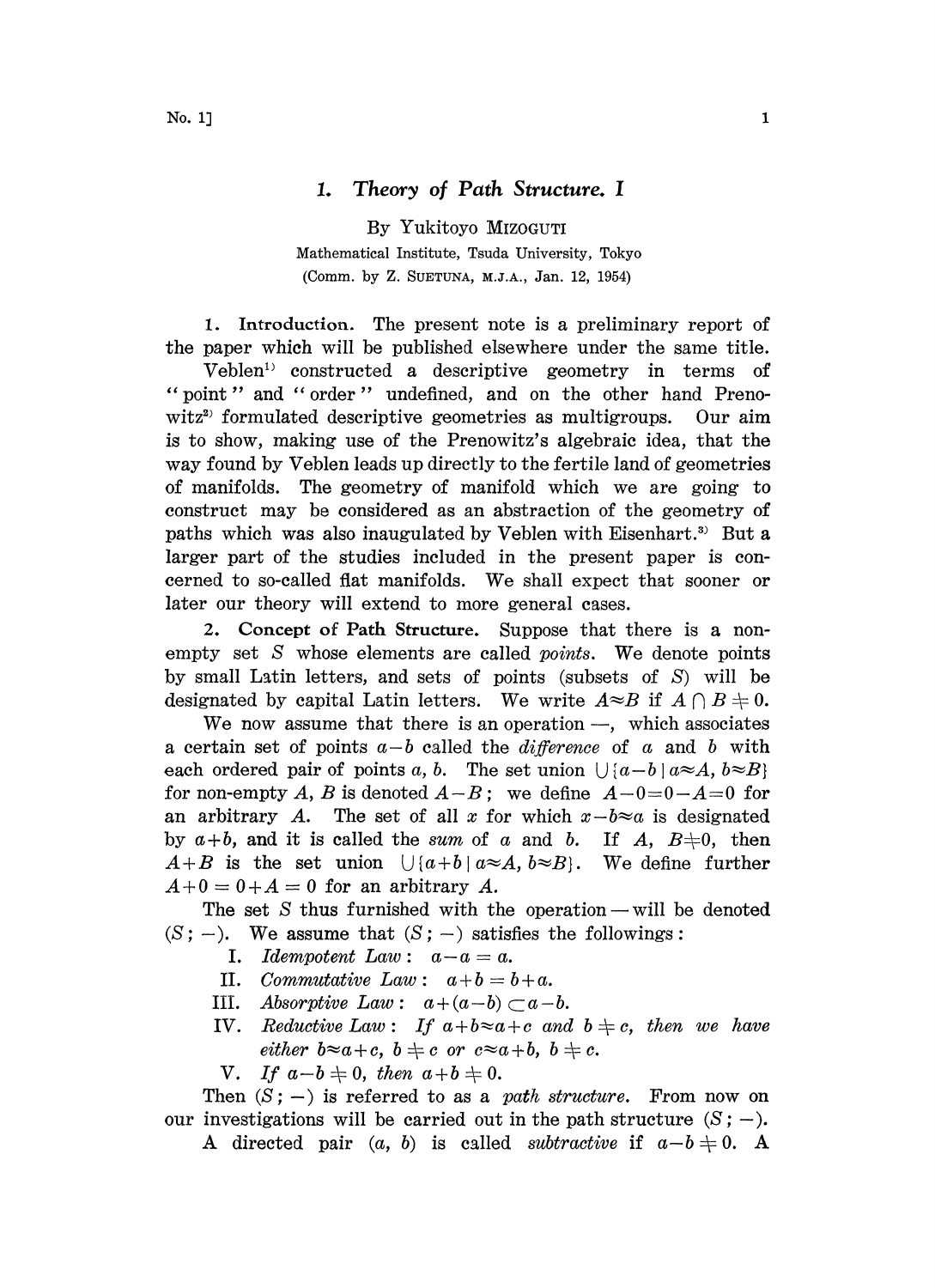#### 2 Strategy of the Contract of the Contract of the Contract of the Contract of the Contract of the Contract of the Contract of the Contract of the Contract of the Contract of the Contract of the Contract of the Contract of

directed set pair  $(A, B)$  is called subtractive if every  $(x, y) | x \approx A$ ,  $y \approx B$  is subtractive. A set A is called subtractive if  $(A, A)$  is subtractive. A subtractive set A is called pseudo-open if for any p, q of A there is x such that  $x \approx q - p$  and  $q + x \subset A$ .

A directed point pair  $(a, b)$  is called *additive* if either  $a = b$  or  $a \neq b$ ,  $a+b \neq 0$ , x,  $y \approx a+b$  and  $x \neq y$  give rise to  $a \approx x-y$  or  $a \approx y-x$ . We can show that if  $(a, b)$  is additive, then  $(b, a)$  is also additive, and the subtractivity of  $(a, b)$  implies the additivity of  $(a, b)$ . The additivities of set pairs and sets will be defined as in the case of the subtractivities.

Let  $(a, b)$  be additive. Then  $a+b$  is called an open segment. We define  $a \oplus b = a \cup (a+b) \cup b$ , and call it a closed segment. If  $a \cup b$ is subtractive, then each of  $a+b$  and  $a\oplus b$  is called extensible. Next suppose that  $p \approx a + b$ , then  $p - (p + b) = a/p$  is termed a ray emanating from p.

We say that a set A supports a ray  $a/p$  if A contains p and x such that  $a/p = x/p$ . Let A, B be any sets. If every ray which emanates from  $p$  and at the same time supported by  $B$  is supported by A, then A is said to support B round  $p$ . If A supports B round every point of  $A \cap B$ , then we say that A supports B. If A and B support each other round p, then we write  $A \n\approx B \pmod{p}$ . If  $A \n\approx B \pmod{p}$  for every  $p \approx A \bigcap B$ , then we denote this by  $A \n\approx B$ , and say that A and B have a perfect intersection. If  $A \approx B$  and  $A \subseteq B$ , then A is said to be perfect in B.

A chain of segments (open or closed) is a finite sequence of segments such that the interiors of any two neighbouring segments have <sup>a</sup> perfect intersection. A collection of segments is called connected if any two segments of the collection are connected by a chain of segments of the collection. The set union of all the segments of a maximal connected collection of segments is termed a path generated by any segment out of the collection. The extremity of a path is the set of at most two points which bound the path (the precise definition is now omitted).

In the above argument if only open segments are taken into consideration, then we get a *cyclic path* which has the empty extremity. Any path contains one and only one cyclic path which is the set difference of the path and its extremity.

3. Linear Structure. Suppose that  $(S;-)$  satisfies

Line Postulate: Let  $a \cup b$  be subtractive, then  $(a+b)-x$  remains the same so far as x ranges over  $a+b$ .

Then  $(S; -)$  is said to form a *linear structure*. And any path in <sup>a</sup> linear structure is termed <sup>a</sup> line. We define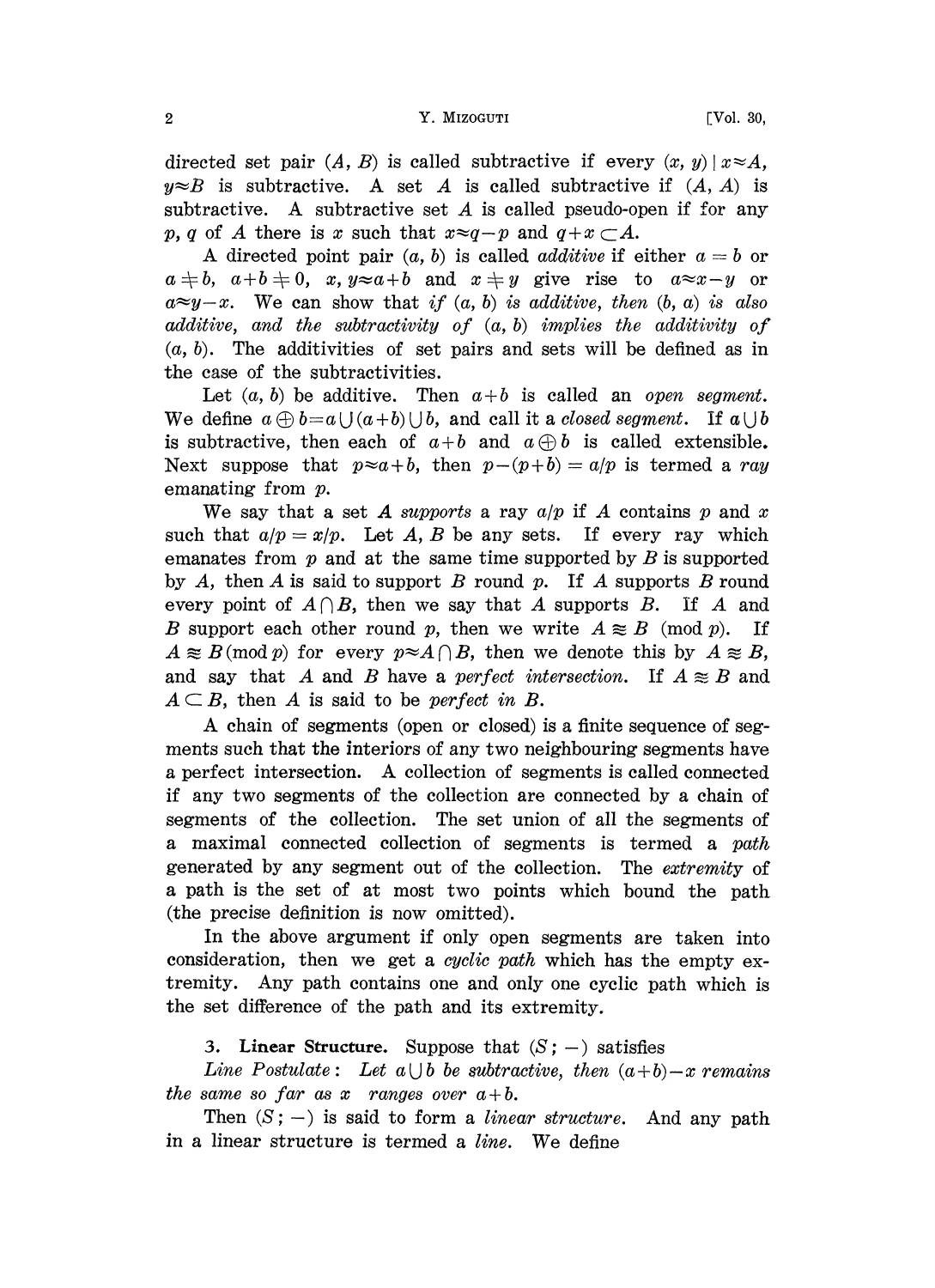# $a \vee b = a \cup b \cup (a+b) \cup (a-(a+b)) \cup (b-(a+b))$ .

The set  $a \vee b$  has also its extremity composed of at most two points bounding  $a \vee b$  (the precise definition is omitted). We can prove: If a line is generated by a segment  $a+b$ , then  $a \vee b$  is identical with the line, and the extremity of  $a \vee b$  is identical with the extremity of the line. If each of  $p, q$  on a line is not contained in the nonempty extremity of the line, then  $p \cup q$  is subtractive and the line is *identical* with  $p \vee q$ .

We only notice that there are open lines and closed lines. The description of various properties of lines are omitted.

4. Theory of Convexes. For an arbitrary A the set  $A + A$  is termed the self-sum of A. We can define the successive self-sums of A. If A and its successive self-sums up to the  $(n-1)$ th are each additive, then we say that A is *n*-additive; if all the successive self-sums are additive, then  $\infty$ -additive. If  $A + A \subset A$ , then A is called convex provided that A is additive.

Let a finite set A composed of n points  $(n \geq 2)$  be  $(n-1)$  additive, and let  $(x+y)+z = x+(y+z)$  for any points x, y, z of the  $(n-1)$  th self-sum of A, then A is said to form an associative point system. And even if  $A$  is not finite, it is also said to form an associative point system if every finite subset of A forms an associative point system defined above. Further a single point  $\alpha$  is said to form an associative point system.

Let  $A = a_1 \cup \ldots \cup a_n$  form an associative point system. Then we can prove that each of  $a_1 + \cdots + a_n$  and  $a_1 \oplus \cdots \oplus a_n$  is independent of the order in which the letters  $a_i$  appear, hence we can write  $a_1 + \cdots + a_n = \sum A$  and  $a_1 \oplus \cdots \oplus a_n = \sum \oplus A$ . We can prove: pendent of the order in which the letters  $a_i$  appear, hence we can<br>write  $a_1 + \cdots + a_n = \sum A$  and  $a_1 \oplus \cdots \oplus a_n = \sum \oplus A$ . We can prove:<br> $\sum \oplus A$  is the maximal convex set which includes A, and  $\sum A$  is the<br>maximal pseudo-op write  $a_1 + \cdots + a_n = \sum A$  and  $a_1 \oplus \cdots \oplus a_n = \sum \oplus A$ . We can prove:<br>  $\sum \oplus A$  is the maximal convex set which includes A, and  $\sum A$  is the<br>
maximal pseudo-open set included in  $\sum \oplus A$ .  $\sum \oplus A$  is the convex<br>
generated by *maximal pseudo-open set included in*  $\Sigma \oplus A$ .  $\Sigma \oplus A$  is the convex generated by A and  $\Sigma A$  is the open convex (or the interior of maximum pseudo-open set included in  $\sum \oplus A$ .  $\sum \oplus A$  is the convex<br>generated by A and  $\sum A$  is the open convex (or the interior of<br> $\sum \oplus A$ ) generated by A. The set difference  $\partial A = \sum \oplus A - \sum A$  is the<br>boundary of  $\sum \oplus A$ boundary of  $\Sigma \oplus A$ . We can clarify the constitution of  $\Sigma \oplus A$  in detail. The method to do this is quite different from that of detail. The method to do this is quite different from that of Weyl<sup>4)</sup> because we do not suppose that  $\Sigma \oplus A$  is included in an affine space. If A is independent, then  $\Sigma \oplus A$  is a simplex.<br>In case A is infinite we can affine space. If A is independent, then  $\Sigma \oplus A$  is a simplex.<br>In case A is infinite we can define  $\Sigma \oplus A$  as the set union of

all finite  $\sum A' | A' \subset A$ , and call it also the convex generated by A. If A is independent, the  $\Sigma \oplus A$  is an infinite simplex. What is remarkable for an infinite simplex is that it has no interior, that is, the maximal pseudo-open set contained in the simplex.

5. Linear and Associative Structures. We treat here linear structures which satisfy various types of associative laws. A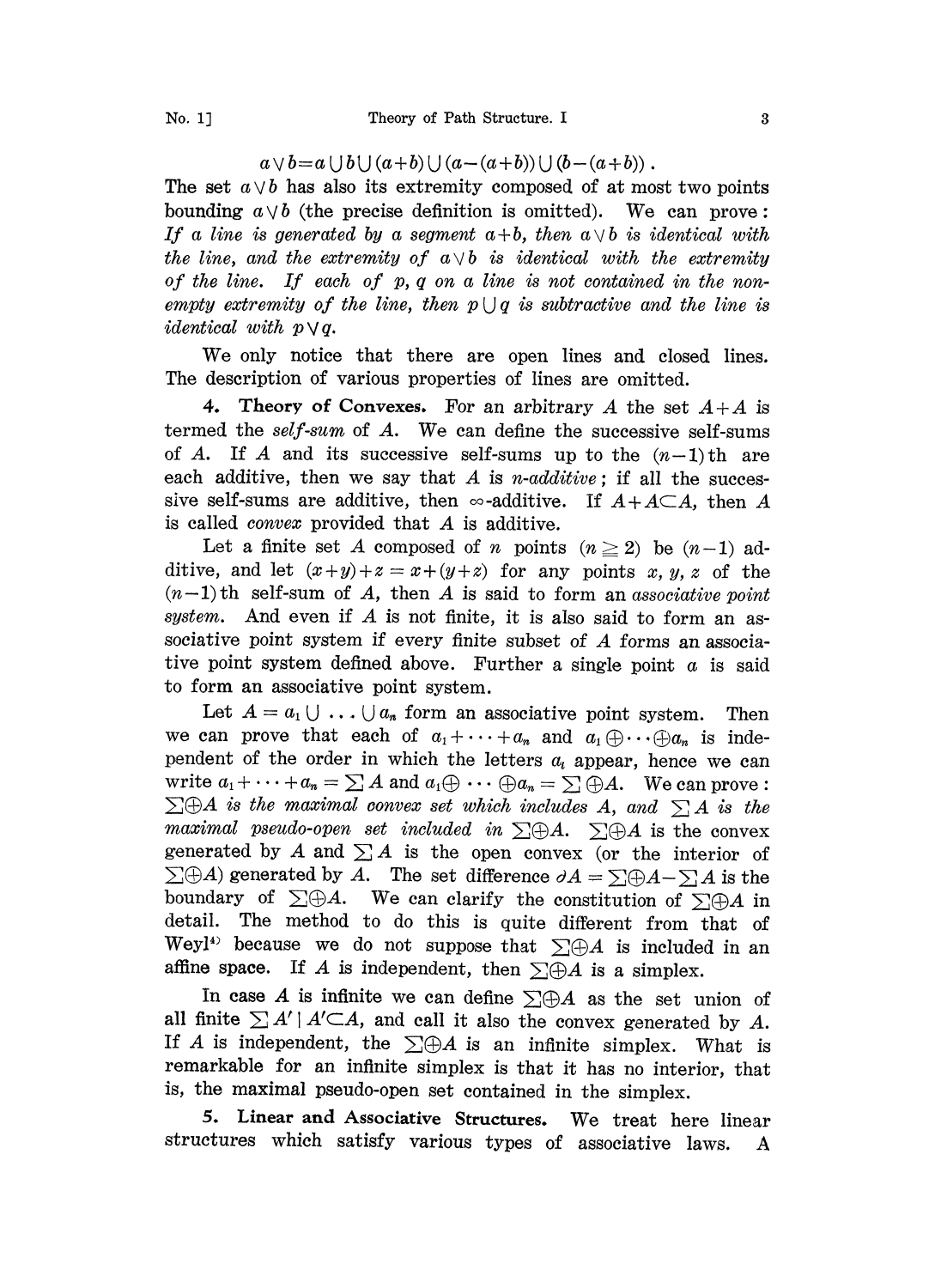4 **Y. MIZOGUTI CONSERVANT CONSUMING TYPE (VOI. 30,** 

polygon  $[pp_1 \ldots p_nq]$  is the set union of segments  $p \oplus p_1, \ldots$ ,  $p_n \oplus q$ . A set A any two points of which are connected by a polygon included in  $A$  is called *arcwise connected*, and if each connecting polygon is composed of only extensible segments, then A is called subtractively arcwise connected.

D-structure. Let  $(S; -)$  satisfy

Associative Law:  $(a+b)+c = a+(b+c)$ ,

then  $(S; -)$  is referred to as a *D*-structure. Any subtractively arcwise connected set is called a *component* of  $(S;-)$  if it is maximal. Then we can prove: Every component of  $(S;-)$  is a descriptive geometry.

DS-structure. Let  $(S; -)$  be linear and satisfy

 $\oplus$  -associative Law:  $(a \oplus b) \oplus c = a \oplus (b \oplus c),$ 

then  $(S; -)$  is referred to as a DS-structure. A component of  $(S; -)$ is defined as in the case of the DS-structure. Then we have: If a component of DS-structure is not composed of a single line, then it is either a descriptive geometry or a spherical geometry.

P-structure. We define

$$
a\mathcal{V}b = (a+b) \cup (a-(a+b)) \cup (b-(a+b)),
$$
  
 
$$
A\mathcal{V}B = \cup \{a\mathcal{V}b \mid a \approx A, b \approx B\}.
$$

Let  $(S; -)$  be linear and satisfy

 $\nu$ -associative Law :  $(a \nabla b)\nabla c = a \nabla (b \nabla c)$ ,

then  $(S; -)$  is referred to as a P-structure. A maximal arcwise connected set of  $(S; -)$  is termed a component of  $(S; -)$ . Then we can prove: Every component of  $(S; -)$  is a projective geometry.

We notice that in the P-structure it is not always the case that every line is cyclic.

SP-structure. We say that  $(S; -)$  is semi-symmetric if  $a-b \neq 0$ implies  $b-(a+b) \neq 0$ . Let  $(S; -)$  be linear, semi-symmetric and satisfy  $\vee$ -associative Law:  $(a \vee b) \vee c = a \vee (b \vee c)$ ,

then  $(S; -)$  is referred to as a SP-structure. A component of SPstructure is defined as in the case of the P-structure. Then we have: Every component of  $(S; -)$  is a spherical geometry if it is not a projective geometry.

DSE-structure. Let  $(S; -)$  be linear and satisfy the followings: Restricted Associative Law: If the pairs  $(a, b)$ ,  $(b, c)$ ,  $(c, a)$  and  $(a+b, c)$  are all additive, then  $(a+b)+c = a+(b+c)$ .

Plane Postulate: Let  $a+b+c$  be a triangle (2-simplex), then  $(a+b+c)-p$  remains the same so far as p ranges over  $a+b+c$ .

Condition: If the pairs  $(p, a)$  and  $(p, b)$  are non-additive, then the pairs  $(p, a-b)$  and  $(p, b-a)$  are both non-additive  $((A, B)$  is called non-additive if there are no  $x \approx A$  and  $y \approx B$  such that  $(x, y)$ is additive).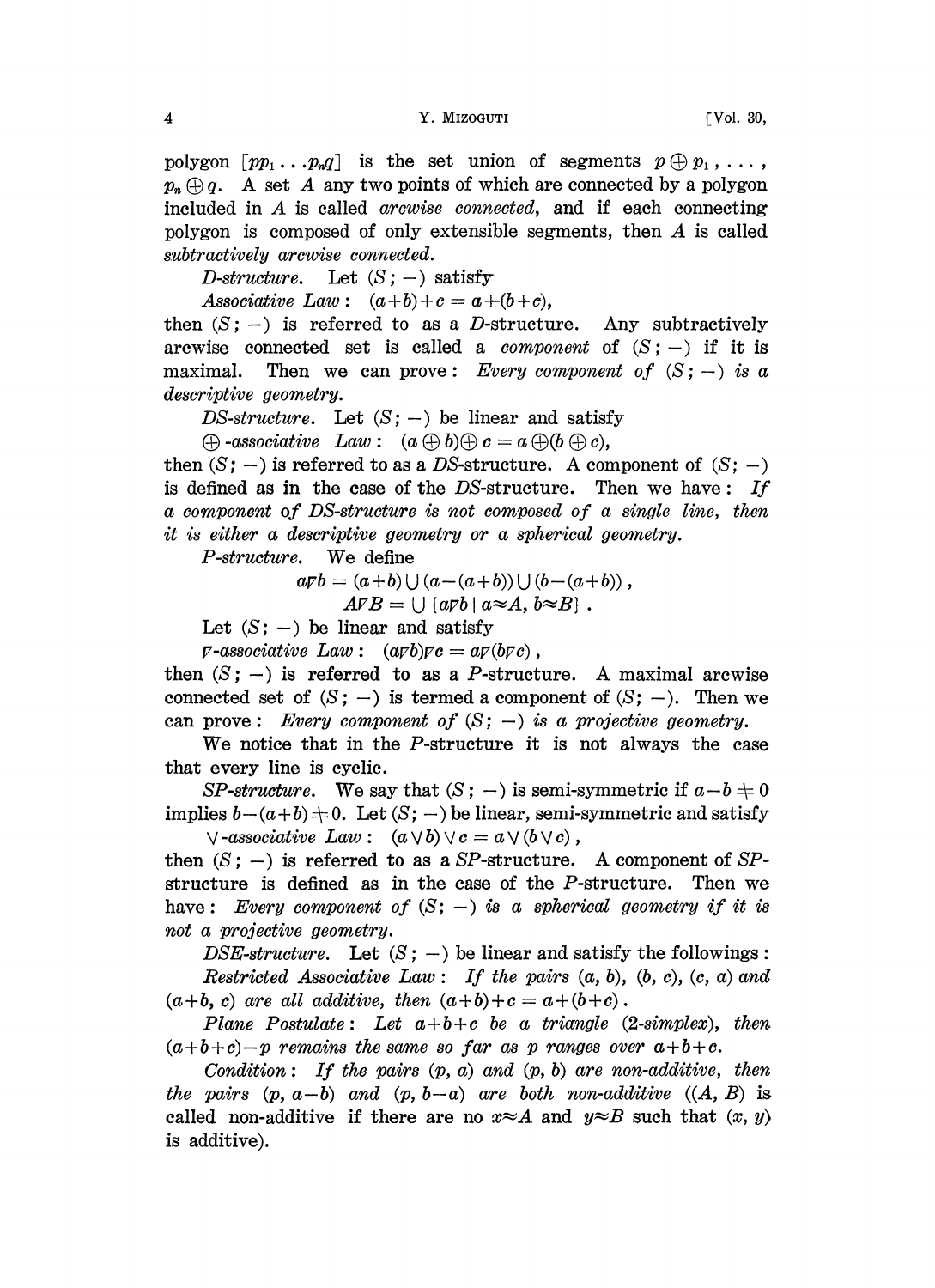Then  $(S; -)$  is referred to as a DSE-structure. A maximal subtractively arcwise connected set is termed a component of  $(S; -)$ . Then we can prove: Every component of  $(S; -)$  is any one of geometries, a descriptive or a spherical or a projective.

6. Region System. We say that X is enclosed in Y if the self-sum of  $X$  is included in  $Y$ . If the *n* th self-sum is included in  $Y$ , then,  $X$  is said to be *n*-enclosed in  $Y$ . A sequence of pseudoopen sets  $A_1, \ldots, A_n$  is said to form a chain if any two neighbouring sets have a perfect intersection. And a polygon  $[a p_1 \ldots p_{n-1} b]$  (a segment may be considered as a polygon) is said to be confined in this chain if  $a \oplus p_1 \subset A_1, \ldots, p_{n-1} \oplus b \subset A_n$ .

A collection  $\Re$  of pseudo-open sets is referred to as a region system if it subjects to the conditions:

R 1. If  $A \in \mathbb{R}$  supports  $B \in \mathbb{R}$  round a point, then  $A \n\approx B$ .

R2. Let A,  $B \in \mathbb{R}$  and  $A \ncong B$ . Then any segment  $a \oplus b \subset A \cap B$ is confined in a chain of sets of  $\Re$ , each link of which is enclosed in  $A \cap B$ .

And every set of  $\Re$  is called a region of  $\Re$ .

Any subtractive set X is called  $\Re$ -open if every segment  $a \oplus b \subset X$  is confined in a chain in  $\Re$ , each link of which is enclosed and perfect in X. Region systems  $\mathfrak A$  and  $\mathfrak B$  are called equivalent if every region of  $\mathfrak A$  is  $\mathfrak B$ -open and every region of  $\mathfrak B$  is  $\mathfrak A$ -open. A region system  $\mathbb{R}'$  is called a refinement of a region system  $\mathbb{R}$  if for each region A of  $\mathbb{R}'$  there is a set X of  $\mathbb{R}$  such that  $A \subset X$  and any region of  $\Re$  is  $\Re'$ -open.

An  $\Re$ -open set A is called  $\Re$ -normal if any segment  $a \oplus b | a, b \cong A$ is confined in a chain in  $\Re$  each of the initial and the terminal links of which has a perfect intersection with  $A$ . If every region of  $\mathcal{R}$  is  $\mathcal{R}$ -normal, then  $\mathcal{R}$  is called a normal region system. Then we can prove: The collection of all the  $R$ -normal sets forms a normal region system which is equivalent to  $\Re$ .

7. Path Manifold. If  $(S; -)$  has a normal region system  $\mathfrak{S}$ such that every segment in  $(S; -)$  is confined in a chain of the region of  $\mathfrak{S}$ , then we say that  $(S; -)$  forms a path manifold  $(S; -, \mathfrak{S})$ . If a chain of regions of  $\mathfrak{S}$  confines a segment  $a \oplus b$  and has the initial link  $A$  and the terminal link  $B$ , then  $A$  is said to be transitive to B along  $a \oplus b$ . If any region of  $\mathfrak{S}$  which supports any segment  $a \oplus b$  round a is transitive along  $a \oplus b$ , then  $(S; -, \mathfrak{S})$ is called *transitive.*  $(S; -, \mathfrak{S})$  is called *connected* if any two regions of  $\mathfrak{S}$  is connected by a chain in  $\mathfrak{S}$ .

If a chain in  $\mathfrak S$  whose initial link is A confines a polygon  $[p \dots q]$ , then the polygon is called a route and denoted  $A[p \dots q]$ .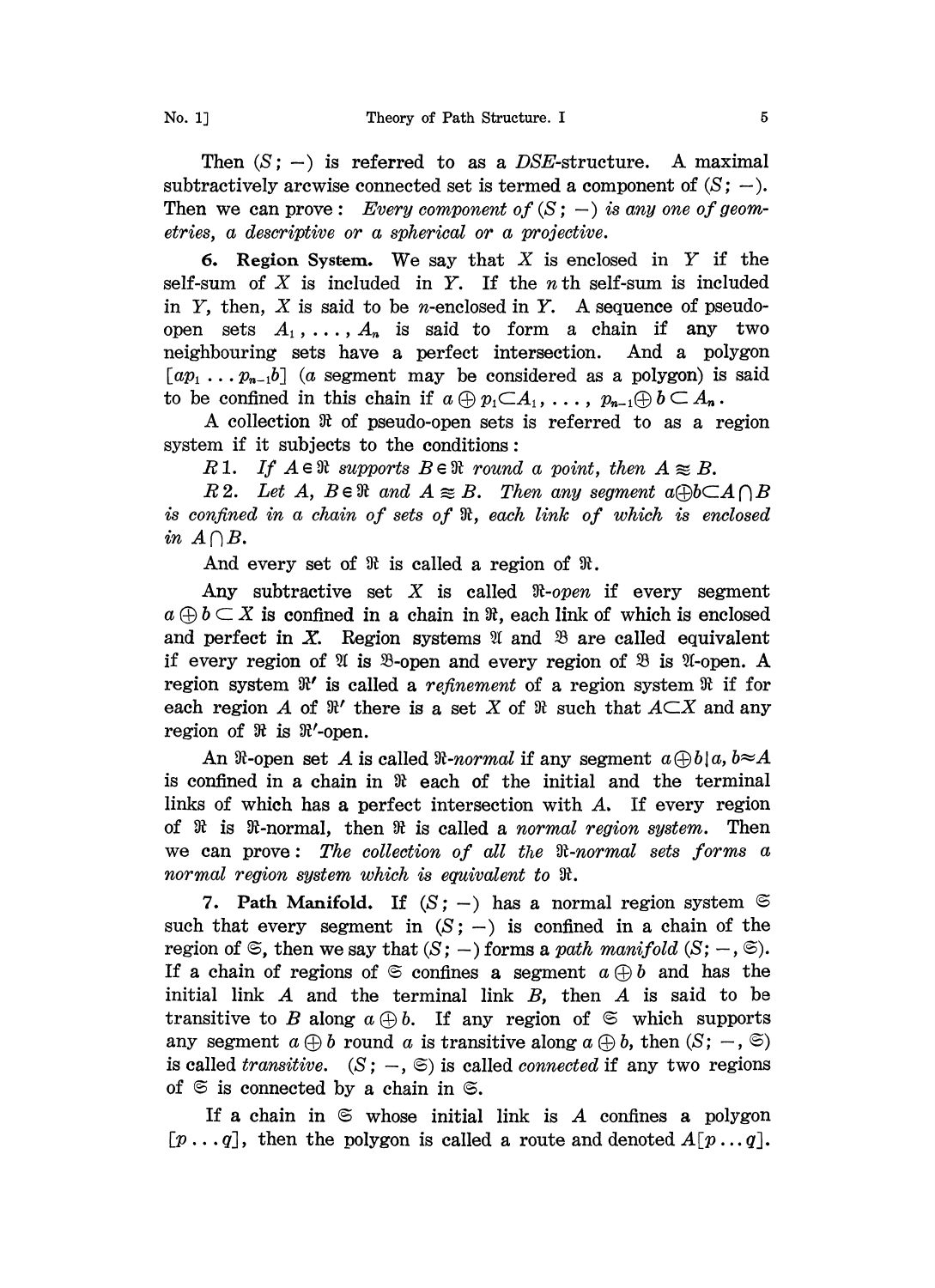Let  $\mathfrak{A}$  be any refinement of  $\mathfrak{S}$ . We can define "connectedness" and "route" by using only regions of  $\mathfrak{A}$ . Let  $A[p \dots q]$  and  $A[p... q]$  be any two routes each of which is confined in a chain in  $\mathfrak{A}$ . And suppose that there exists a finite sequence of routes  $A[p \dots q], A[p \dots q]_1, \dots, A[p \dots q]'$  such that any two neighbouring routes are confined in the same chain in  $\mathfrak V$  whose initial link has a perfect intersection with A. Then we say that  $A[p...q]$ and  $A[p... q]'$  are  $\mathfrak A$ -homotopic to each other. Let  $\mathfrak A$  and  $\mathfrak B$  be any two refinements of  $\mathfrak{S}$  such that any two routes which are  $\mathfrak{A}$ - $\mathcal{X}$ -homotopy and  $\mathcal{X}$ -homotopy are *equivalent*. If for any refinement  $\mathfrak{A}'$  of  $\mathfrak{A}$ ,  $\mathfrak{A}'$ -homotopy is equivalent to  $\mathfrak{A}'$ -homotopy, then  $\mathfrak{A}$ -homotopy homotopic are also <sup>93</sup>-homotopic and vice versa, then we say that is called *universal*, and we say that  $(S; -, \mathfrak{S})$  has a universal homotopy. If  $(S; -, \mathfrak{S})$  is simply connected in the sense of a universal homotopy, then  $(S; -, \mathfrak{S})$  is merely called simply connected.

If  $(S; -, \mathfrak{S})$  is connected, we can consider covering manifolds of  $(S; -, \mathfrak{S})$  which are similar to that covering manifolds familiar to us in topology. We can prove: If  $(S; -, \mathfrak{S})$  has a universal homotopy, then it has a connected and simply connected covering  $manifold.$ 

If for any point of  $(S; -, \mathfrak{S})$  any two regions of  $\mathfrak{S}$  which include the point have a perfect intersection, then  $(S; -, \mathfrak{S})$  is called non-branched.  $(S; -, \mathfrak{S})$  forms a neighbourhood space if  $\mathfrak{S}$  is assigned for neighbourhood system, neighbourhoods of  $p$  being denoted  $U_p, V_p, \ldots$  (S;  $-$ ,  $\Im$ ) is called operationally closed if the following condition is satisfied: If  $a, b, c$  are distinct and have neighbourhoods  $U_a$ ,  $U_b$ ,  $U_c$  such that any  $V_a \subset U_a$ ,  $V_b \subset U_b$  and  $V_c \subset U_c$  have respectively points p, q, r satisfying  $p \approx q-r$ , then  $a \approx b-c$ .

If  $(S; -, \mathfrak{S})$  is connected and non-branched, then  $(S; -, \mathfrak{S})$  is called a path space. We can prove: If the space  $(S; -, \mathfrak{S})$  is operationally closed, then it is a Hausdorff space.

By means of introducing various topological conditions in  $(S; -, \mathfrak{S})$ , we can specialize  $(S; -, \mathfrak{S})$  in various manners. We set forth here a theorem : If  $(S; -, \mathfrak{S})$  is separable and locally compact, then it has a universal homotopy.

Finally we notice, using a theorem of G.H.C. Whitehead,<sup>5)</sup> that the space of geometry of paths is a path space with a convex region system.

8. Stratified Structure. We consider here <sup>a</sup> path structure which contains a certain collection of path submanifolds, and a theory of dimension and also a theory of separation are discussed. Finally the *DSE*-structure is studied as a sort of stratified structures.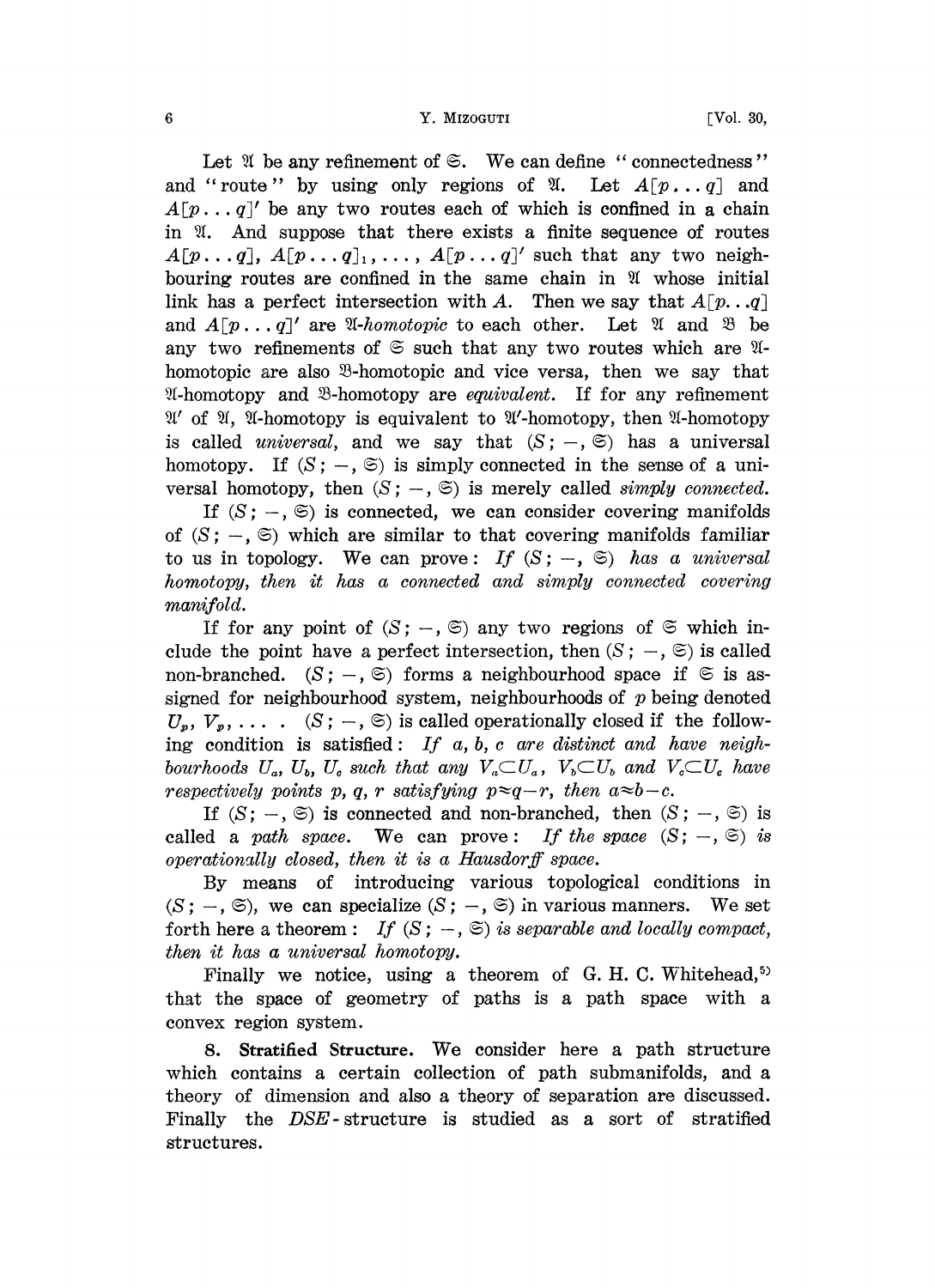9. Locally Associative Manifold.  $(S; -, \mathfrak{S})$  is always considered to be connected and transitive. If  $\mathfrak{S}$  has a refinement  $\mathfrak{S}^{(n)}$  such that for any  $A \in \mathfrak{S}^{(a)}$  and a, b,  $c \approx A$  we have  $(a+b)+c = a+(b+c)$ , then  $(S; -, \mathfrak{S})$  is called a *locally associative manifold*. We can make this manifold a sort of stratified structures which has the same dimension at every point of it. We indicate by  $\mathfrak{S}^{(2\alpha)}$  a refinement of  $\mathfrak{S}^{(a)}$  such that each region of  $\mathfrak{S}^{(2ea)}$  is 2-enclosed in some one of regions of  $\mathfrak{S}^{(a)}$ .

If  $(S; -, \mathfrak{S})$  is of dimension  $\geq 3$ , then we can embed each  $A \in \mathfrak{S}^{(2\alpha\alpha)}$  in a spherical geometry. Using this embedding, we can prove: Let  $(S; -, \mathfrak{S})$  of dimension  $\geq 3$  be simply connected in the sense of  $\mathfrak{S}^{(2\alpha)}$ -homotopy, and let any two points be combined by at least one path. If there are no distinct paths which intersect at three distinct points and all the paths are closed, then  $(S; -, \mathfrak{S})$ forms a spherical geometry.

 $(S; -, \mathfrak{S})$  is called *continuous* if every segment in  $(S; -, \mathfrak{S})$ forms a Dedekind's continuum. In the continuous case we can prove: Let  $(S; -, \mathfrak{S})$  of dimension  $\geq 3$  be continuous. If there is  $A \in \mathfrak{S}$  such that every path which goes through a and is supported by A round a is closed, then  $(S; -, \mathfrak{S})$  forms a spherical geometry or a projective geometry.

And we can prove: Let  $(S; -, \mathfrak{S})$  of dimension  $\geq 3$  be continuous. If any points are combined by a single open path, then  $(S; -, \mathfrak{S})$  forms a descriptive geometry.

Line Postulate in  $(S; -, \mathfrak{S})$  asserts: If  $a + b$  is any segment included in any region of  $\mathfrak{S}$ , then  $(a+b)-p$  is left invariant so far as p ranges over  $a+b$ .

And Plane Postulate in  $(S; -, \mathfrak{S})$  asserts: Let  $a+b+c$  be any triangle included in any region of  $\mathfrak{S}$ , then  $(a+b+c)-p$  is left invariant so far as p ranges over  $a+b+c$ .

Then we can prove: Let  $(S; -, \mathfrak{S})$  of dimension  $\geq 3$  satisfy the plane postulate, then it satisfies the line postulate. And  $(S; -, \mathfrak{S})$ forms a spherical geometry if there are two distinct lines which intersect at two distinct points, and  $(S; -, \mathfrak{S})$  forms a descriptive geometry if there is no closed line. Further  $(S; -, \mathfrak{S})$  forms a projective geometry if there are no two distinct lines which intersect at two distinct points and all the lines are closed.

In the continuous case we can prove: If  $(S; -, \mathfrak{S})$  of dimension  $\geq 2$  is continuous and operationally closed, then  $(S; -, \mathfrak{S})$  admits the plane postulate if it admits the line postulate.

Further we have: Let  $(S; -, \mathfrak{S})$  of dimension  $\geq 2$  be continuous and compact, then  $(S; -, \mathfrak{S})$  forms either a spherical geometry or a projective geometry.